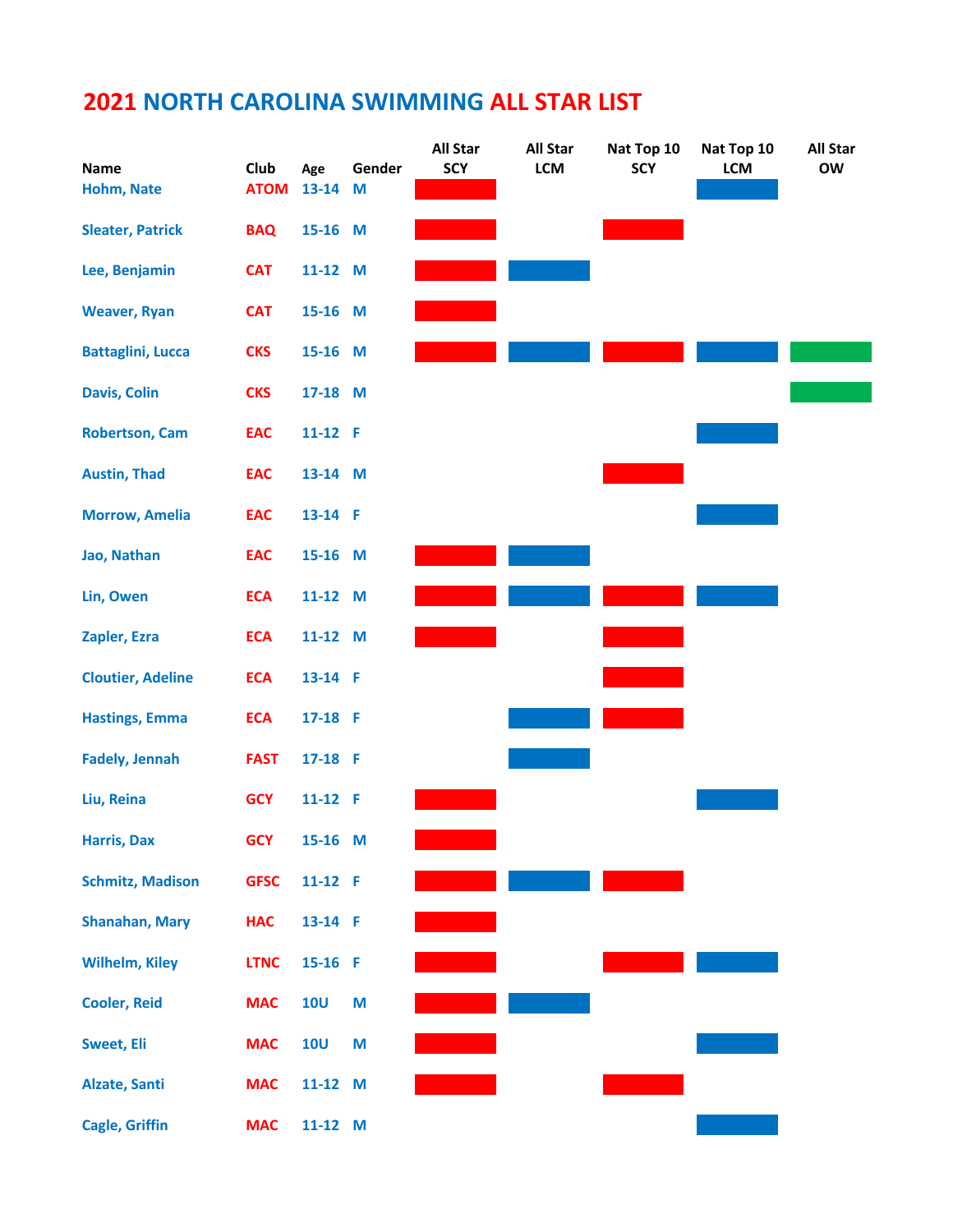| Name                       | Club       | Age     | Gender | <b>All Star</b><br><b>SCY</b> | <b>All Star</b><br>LCM | Nat Top 10<br><b>SCY</b> | Nat Top 10<br><b>LCM</b> | <b>All Star</b><br><b>OW</b> |
|----------------------------|------------|---------|--------|-------------------------------|------------------------|--------------------------|--------------------------|------------------------------|
| <b>Champion, Maria</b>     | <b>MAC</b> | 11-12 F |        |                               |                        |                          |                          |                              |
| <b>Greathouse, Thomas</b>  | <b>MAC</b> | 11-12 M |        |                               |                        |                          |                          |                              |
| <b>Hardy, Gabe</b>         | <b>MAC</b> | 11-12 M |        |                               |                        |                          |                          |                              |
| Prabhu, Gino               | <b>MAC</b> | 11-12 M |        |                               |                        |                          |                          |                              |
| <b>Reddick, Millie</b>     | <b>MAC</b> | 11-12 F |        |                               |                        |                          |                          |                              |
| <b>Rice, Mike</b>          | <b>MAC</b> | 11-12 M |        |                               |                        |                          |                          |                              |
| <b>Bartee, Granger</b>     | <b>MAC</b> | 13-14 M |        |                               |                        |                          |                          |                              |
| <b>Bartee, Zetta Grace</b> | <b>MAC</b> | 13-14 F |        |                               |                        |                          |                          |                              |
| <b>Clontz, Norvin</b>      | <b>MAC</b> | 13-14 M |        |                               |                        |                          |                          |                              |
| <b>Dunham, Davis</b>       | <b>MAC</b> | 13-14 M |        |                               |                        |                          |                          |                              |
| <b>Keen, Troy</b>          | <b>MAC</b> | 13-14 M |        |                               |                        |                          |                          |                              |
| <b>Klamfoth, Avery</b>     | <b>MAC</b> | 13-14 F |        |                               |                        |                          |                          |                              |
| <b>Neace, Clarke</b>       | <b>MAC</b> | 13-14 F |        |                               |                        |                          |                          |                              |
| <b>Osman, Max</b>          | <b>MAC</b> | 13-14 M |        |                               |                        |                          |                          |                              |
| <b>Pardue, Audrey</b>      | <b>MAC</b> | 13-14 F |        |                               |                        |                          |                          |                              |
| Prabhu, Evan               | <b>MAC</b> | 13-14 M |        |                               |                        |                          |                          |                              |
| <b>Rainey, Reagan</b>      | <b>MAC</b> | 13-14 F |        |                               |                        |                          |                          |                              |
| <b>Turner, Mason</b>       | <b>MAC</b> | 13-14 M |        |                               |                        |                          |                          |                              |
| <b>Ayers, Alex</b>         | <b>MAC</b> | 15-16 M |        |                               |                        |                          |                          |                              |
| <b>Delmar, Ben</b>         | <b>MAC</b> | 15-16 M |        |                               |                        |                          |                          |                              |
| <b>Dillingham, Diggory</b> | <b>MAC</b> | 15-16 M |        |                               |                        |                          |                          |                              |
| <b>Donlan, Molly</b>       | <b>MAC</b> | 15-16 F |        |                               |                        |                          |                          |                              |
| <b>McDonald, Kaylee</b>    | <b>MAC</b> | 15-16 F |        |                               |                        |                          |                          |                              |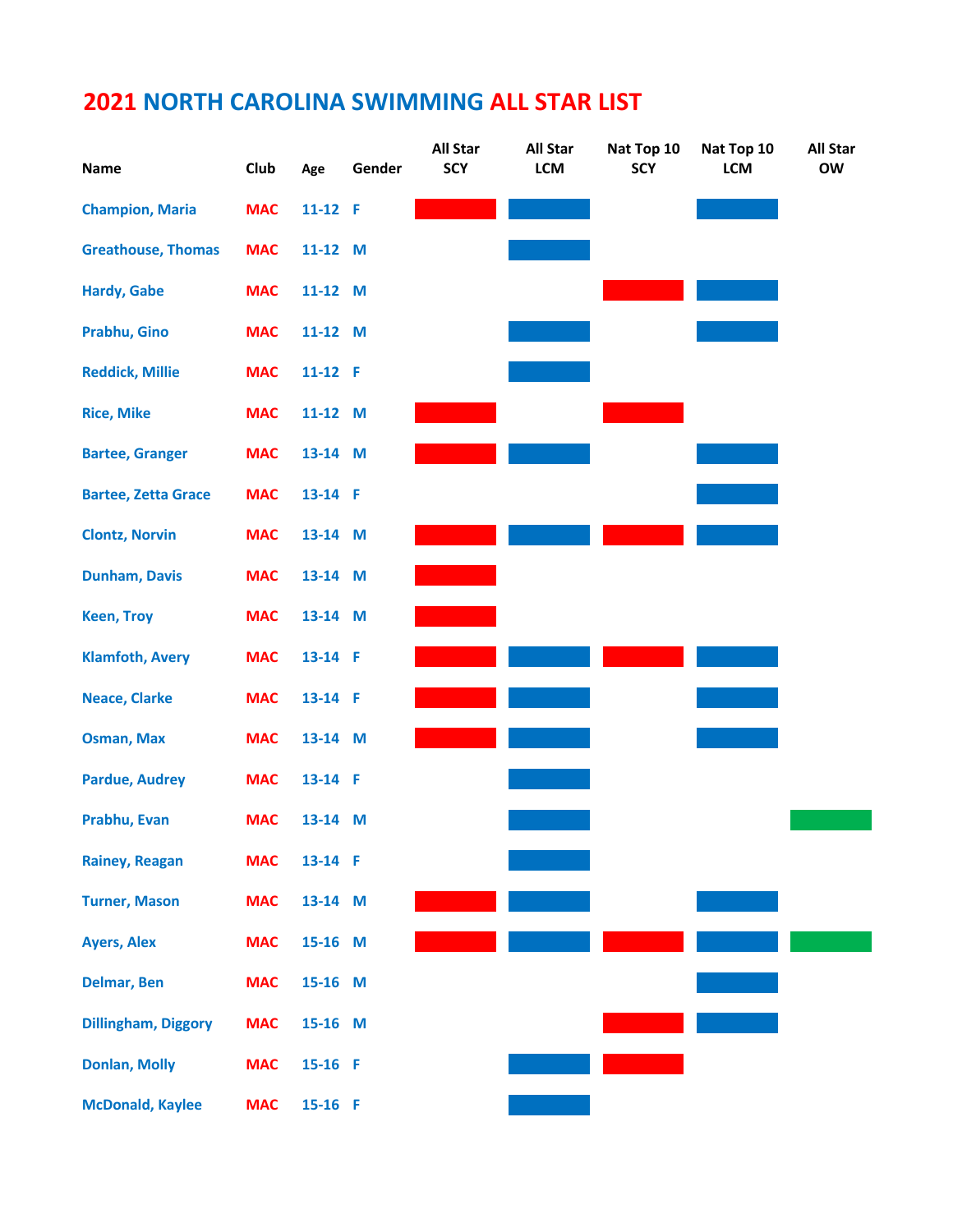|                           |             |            |        | <b>All Star</b> | <b>All Star</b> | Nat Top 10 | Nat Top 10 | <b>All Star</b> |
|---------------------------|-------------|------------|--------|-----------------|-----------------|------------|------------|-----------------|
| <b>Name</b>               | <b>Club</b> | Age        | Gender | <b>SCY</b>      | LCM             | <b>SCY</b> | <b>LCM</b> | <b>OW</b>       |
| <b>Neal, Kayman</b>       | <b>MAC</b>  | 15-16 F    |        |                 |                 |            |            |                 |
| Plaza, Sofia              | <b>MAC</b>  | 15-16 F    |        |                 |                 |            |            |                 |
| <b>Rainey, Grace</b>      | <b>MAC</b>  | 15-16 F    |        |                 |                 |            |            |                 |
| Razewski, Morgan          | <b>MAC</b>  | 15-16 F    |        |                 |                 |            |            |                 |
| <b>Sanders, Sydney</b>    | <b>MAC</b>  | 15-16 F    |        |                 |                 |            |            |                 |
| <b>Wimberly, Jacob</b>    | <b>MAC</b>  | 15-16 M    |        |                 |                 |            |            |                 |
| Abaqueta, Cam             | <b>MAC</b>  | 17-18 M    |        |                 |                 |            |            |                 |
| <b>Connery, Tim</b>       | <b>MAC</b>  | 17-18 M    |        |                 |                 |            |            |                 |
| <b>Eaker, Summer</b>      | <b>MAC</b>  | 17-18 F    |        |                 |                 |            |            |                 |
| <b>Hefner, Caitlin</b>    | <b>MAC</b>  | 17-18 F    |        |                 |                 |            |            |                 |
| <b>Kroll, Matthew</b>     | <b>MAC</b>  | 17-18 M    |        |                 |                 |            |            |                 |
| <b>Miller, Reid</b>       | <b>MAC</b>  | 17-18 M    |        |                 |                 |            |            |                 |
| <b>Nelson, Baylor</b>     | <b>MAC</b>  | 17-18 M    |        |                 |                 |            |            |                 |
| <b>Sowards, Elizabeth</b> | <b>MAC</b>  | 17-18 F    |        |                 |                 |            |            |                 |
| Zucker, Logan             | <b>MAC</b>  | 17-18 M    |        |                 |                 |            |            |                 |
| <b>Dietrich, Kaylee</b>   | <b>MOR</b>  | <b>10U</b> | F      |                 |                 |            |            |                 |
| <b>Elgart, Shayna</b>     | <b>MOR</b>  | 11-12 F    |        |                 |                 |            |            |                 |
| <b>Light, Chloe</b>       | <b>MOR</b>  | 11-12 F    |        |                 |                 |            |            |                 |
| <b>Carson, Clara</b>      | <b>MOR</b>  | 13-14 F    |        |                 |                 |            |            |                 |
| <b>Smith, Christian</b>   | <b>MOR</b>  | 13-14 M    |        |                 |                 |            |            |                 |
| <b>Bacon, Tate</b>        | <b>MOR</b>  | 17-18 M    |        |                 |                 |            |            |                 |
| <b>Moore, Mikey</b>       | <b>MOR</b>  | 17-18 M    |        |                 |                 |            |            |                 |
| Ciancanelli, Makayla      | <b>MOR</b>  | 17-18 F    |        |                 |                 |            |            |                 |
| <b>Hall, Taylor</b>       | <b>MSA</b>  | 11-12 F    |        |                 |                 |            |            |                 |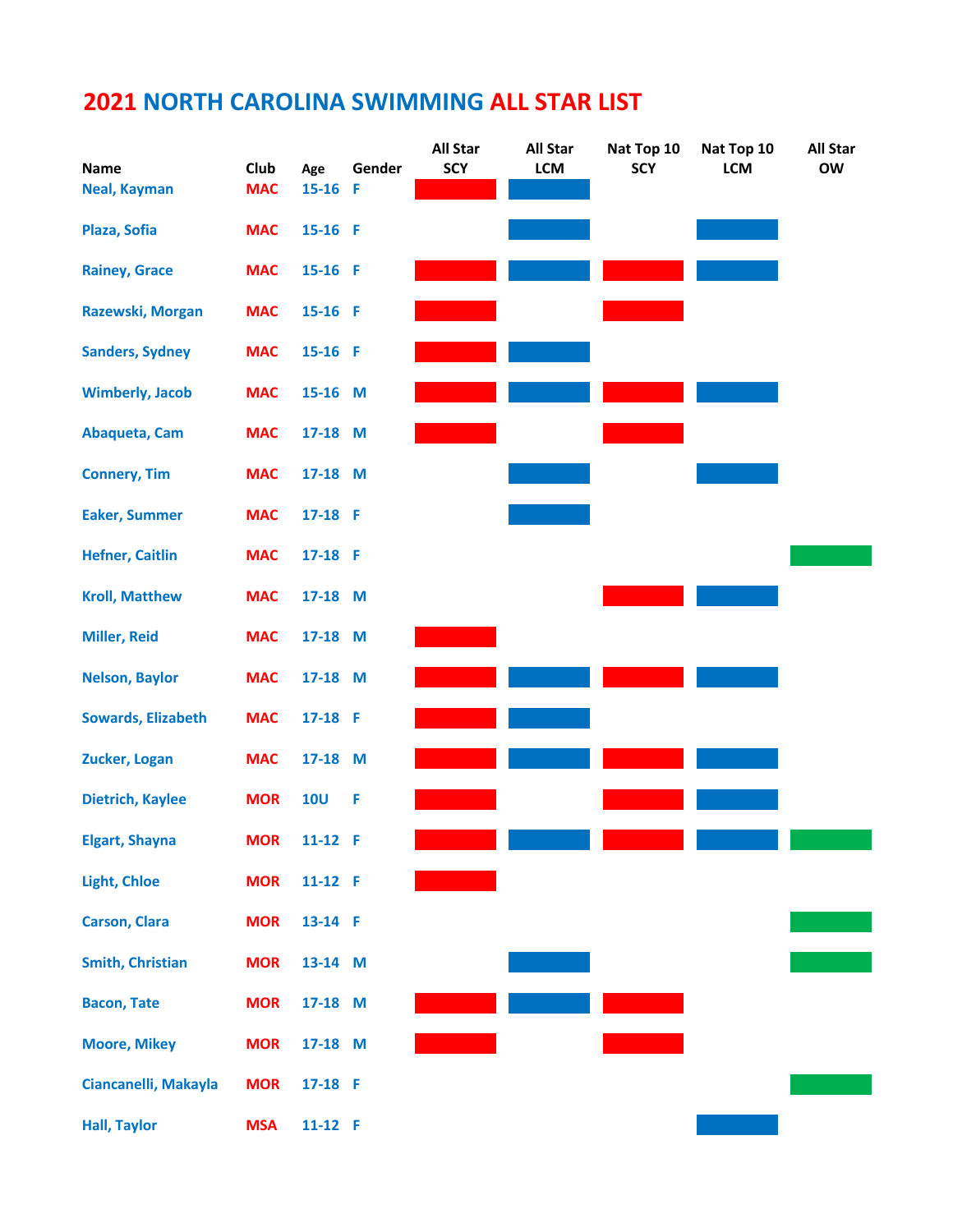| Name                    | Club        | Age        | Gender | <b>All Star</b><br><b>SCY</b> | <b>All Star</b><br>LCM | Nat Top 10<br><b>SCY</b> | Nat Top 10<br>LCM | <b>All Star</b><br>OW |
|-------------------------|-------------|------------|--------|-------------------------------|------------------------|--------------------------|-------------------|-----------------------|
| <b>Boone, Garrett</b>   | <b>MSA</b>  | 17-18 M    |        |                               |                        |                          |                   |                       |
| <b>Flynn, Lindsay</b>   | <b>MSA</b>  | 17-18 F    |        |                               |                        |                          |                   |                       |
| <b>Hamblin, Kaylee</b>  | <b>MSA</b>  | 17-18 F    |        |                               |                        |                          |                   |                       |
| Ivan, Teresa            | <b>MSA</b>  | 17-18 F    |        |                               |                        |                          |                   |                       |
| <b>Knorr, Emily</b>     | <b>MSA</b>  | 17-18 F    |        |                               |                        |                          |                   |                       |
| <b>Knorr, Katie</b>     | <b>MSA</b>  | 17-18 F    |        |                               |                        |                          |                   |                       |
| <b>Biller, Lukas</b>    | <b>NCAC</b> | 11-12 M    |        |                               |                        |                          |                   |                       |
| Sha, Cody               | <b>NCAC</b> | 11-12 M    |        |                               |                        |                          |                   |                       |
| <b>Peck, Connor</b>     | <b>NCAC</b> | 13-14 M    |        |                               |                        |                          |                   |                       |
| <b>Wolk, Isabel</b>     | <b>NCAC</b> | 13-14 F    |        |                               |                        |                          |                   |                       |
| <b>Boehlke, Eva</b>     | <b>NCAC</b> | 15-16 F    |        |                               |                        |                          |                   |                       |
| <b>Baker, Jay</b>       | <b>NCAC</b> | 17-18 M    |        |                               |                        |                          |                   |                       |
| <b>Bretzmann, Peter</b> | <b>NCAC</b> | 17-18 M    |        |                               |                        |                          |                   |                       |
| <b>Hoover, Sam</b>      | <b>NCAC</b> | 17-18 M    |        |                               |                        |                          |                   |                       |
| <b>Miller, Brandon</b>  | <b>NCAC</b> | 17-18 M    |        |                               |                        |                          |                   |                       |
| <b>Arens, Abby</b>      | <b>NCS</b>  | 17-18 M    |        |                               |                        |                          |                   |                       |
| Larsen, Grant           | <b>NEAL</b> | 11-12 M    |        |                               |                        |                          |                   |                       |
| Mayo, Hance             | <b>NSEA</b> | <b>10U</b> | M      |                               |                        |                          |                   |                       |
| Morgan, Seth            | <b>RMY</b>  | 11-12 M    |        |                               |                        |                          |                   |                       |
| Lu, Angelina            | <b>RSA</b>  | 11-12 F    |        |                               |                        |                          |                   |                       |
| <b>Walker, Brasen</b>   | <b>RSA</b>  | 15-16 M    |        |                               |                        |                          |                   |                       |
| <b>Simpson, Ava</b>     | <b>SAIL</b> | 11-12 F    |        |                               |                        |                          |                   |                       |
| <b>Lucky, Matthew</b>   | <b>SAIL</b> | 15-16 M    |        |                               |                        |                          |                   |                       |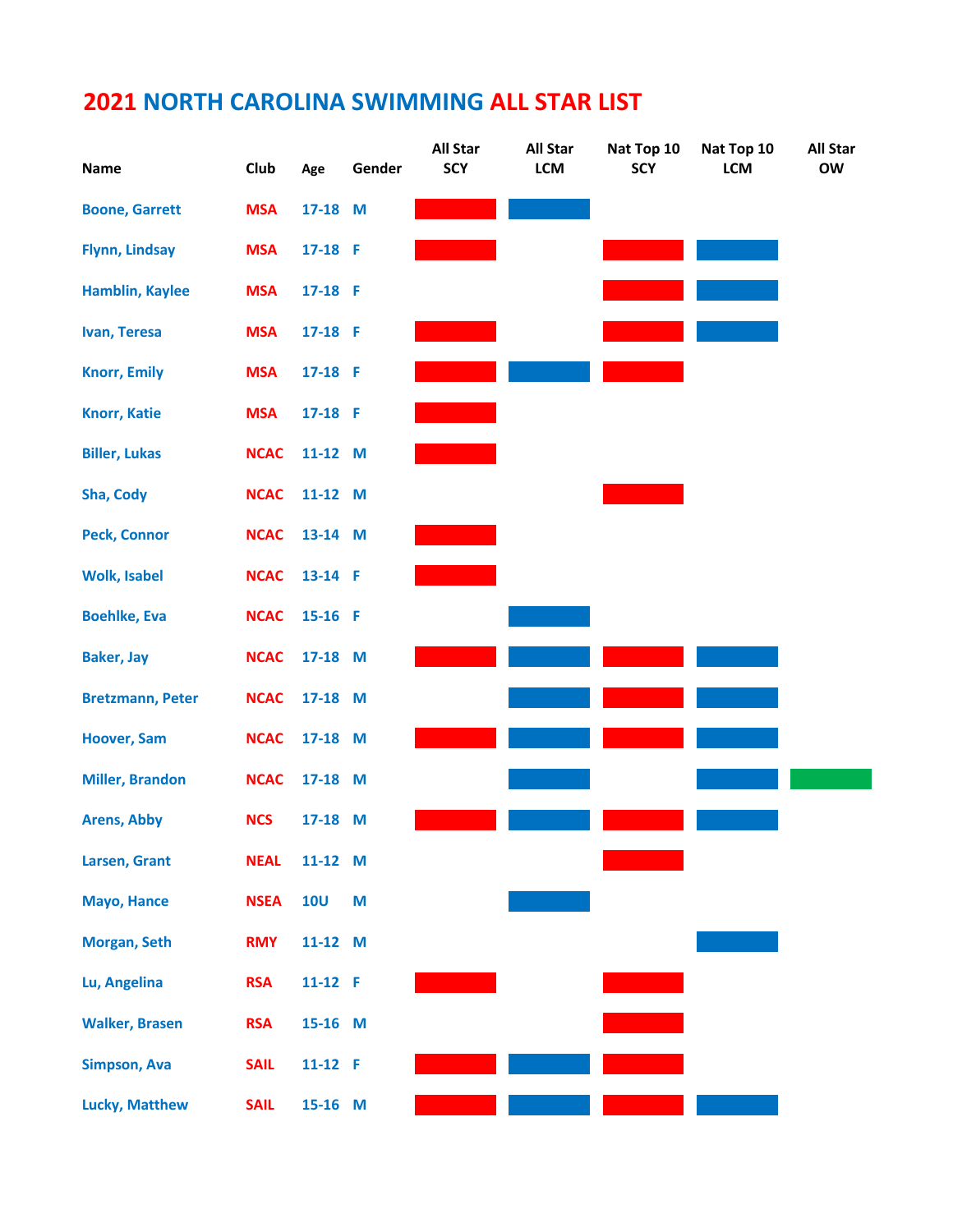| <b>Name</b>                | <b>Club</b> |                  | Gender | <b>All Star</b><br><b>SCY</b> | <b>All Star</b><br>LCM | Nat Top 10<br><b>SCY</b> | Nat Top 10<br><b>LCM</b> | <b>All Star</b><br><b>OW</b> |
|----------------------------|-------------|------------------|--------|-------------------------------|------------------------|--------------------------|--------------------------|------------------------------|
| <b>Ranier, Harrison</b>    | <b>SAIL</b> | Age<br>$15 - 16$ | M      |                               |                        |                          |                          |                              |
| <b>Ramseur, Riley</b>      | <b>SFSC</b> | 11-12 F          |        |                               |                        |                          |                          |                              |
| <b>Smelzer, Albert</b>     | <b>SGSA</b> | 13-14 M          |        |                               |                        |                          |                          |                              |
| <b>Boughton, Catherine</b> | <b>TAC</b>  | <b>10U</b>       | F      |                               |                        |                          |                          |                              |
| <b>Palamar, Benny</b>      | <b>TAC</b>  | <b>10U</b>       | M      |                               |                        |                          |                          |                              |
| <b>Smith, Leah</b>         | <b>TAC</b>  | <b>10U</b>       | F      |                               |                        |                          |                          |                              |
| <b>Whelehan, Finola</b>    | <b>TAC</b>  | <b>10U</b>       | F      |                               |                        |                          |                          |                              |
| Zhou-He, Steven            | <b>TAC</b>  | <b>10U</b>       | M      |                               |                        |                          |                          |                              |
| Chintapelli, Neela         | <b>TAC</b>  | $11-12$ F        |        |                               |                        |                          |                          |                              |
| <b>Crane, Taylor</b>       | <b>TAC</b>  | 11-12 $F$        |        |                               |                        |                          |                          |                              |
| <b>He, Carolin</b>         | <b>TAC</b>  | 11-12 F          |        |                               |                        |                          |                          |                              |
| <b>Nelson, Savvy</b>       | <b>TAC</b>  | $11-12$ F        |        |                               |                        |                          |                          |                              |
| <b>Palamar, Jonny</b>      | <b>TAC</b>  | 11-12 M          |        |                               |                        |                          |                          |                              |
| <b>Rendon, Kalle</b>       | <b>TAC</b>  | $11-12$ F        |        |                               |                        |                          |                          |                              |
| <b>Thomas, Emma</b>        | <b>TAC</b>  | 11-12 F          |        |                               |                        |                          |                          |                              |
| <b>Whelehan, Sloane</b>    | <b>TAC</b>  | 11-12 F          |        |                               |                        |                          |                          |                              |
| <b>Holfelder, Sydney</b>   | <b>TAC</b>  | 13-14 F          |        |                               |                        |                          |                          |                              |
| Ivanov, Katya              | <b>TAC</b>  | 13-14 F          |        |                               |                        |                          |                          |                              |
| Jeltema, Mia               | <b>TAC</b>  | 13-14 F          |        |                               |                        |                          |                          |                              |
| Lee, Woori                 | <b>TAC</b>  | 13-14 M          |        |                               |                        |                          |                          |                              |
| <b>Tharakan, Abhay</b>     | <b>TAC</b>  | 13-14 M          |        |                               |                        |                          |                          |                              |
| <b>Whelehan, Mere</b>      | <b>TAC</b>  | 13-14 F          |        |                               |                        |                          |                          |                              |
| <b>Willis, Lily</b>        | <b>TAC</b>  | 13-14 F          |        |                               |                        |                          |                          |                              |
| <b>Zettel, Nicole</b>      | <b>TAC</b>  | 13-14 F          |        |                               |                        |                          |                          |                              |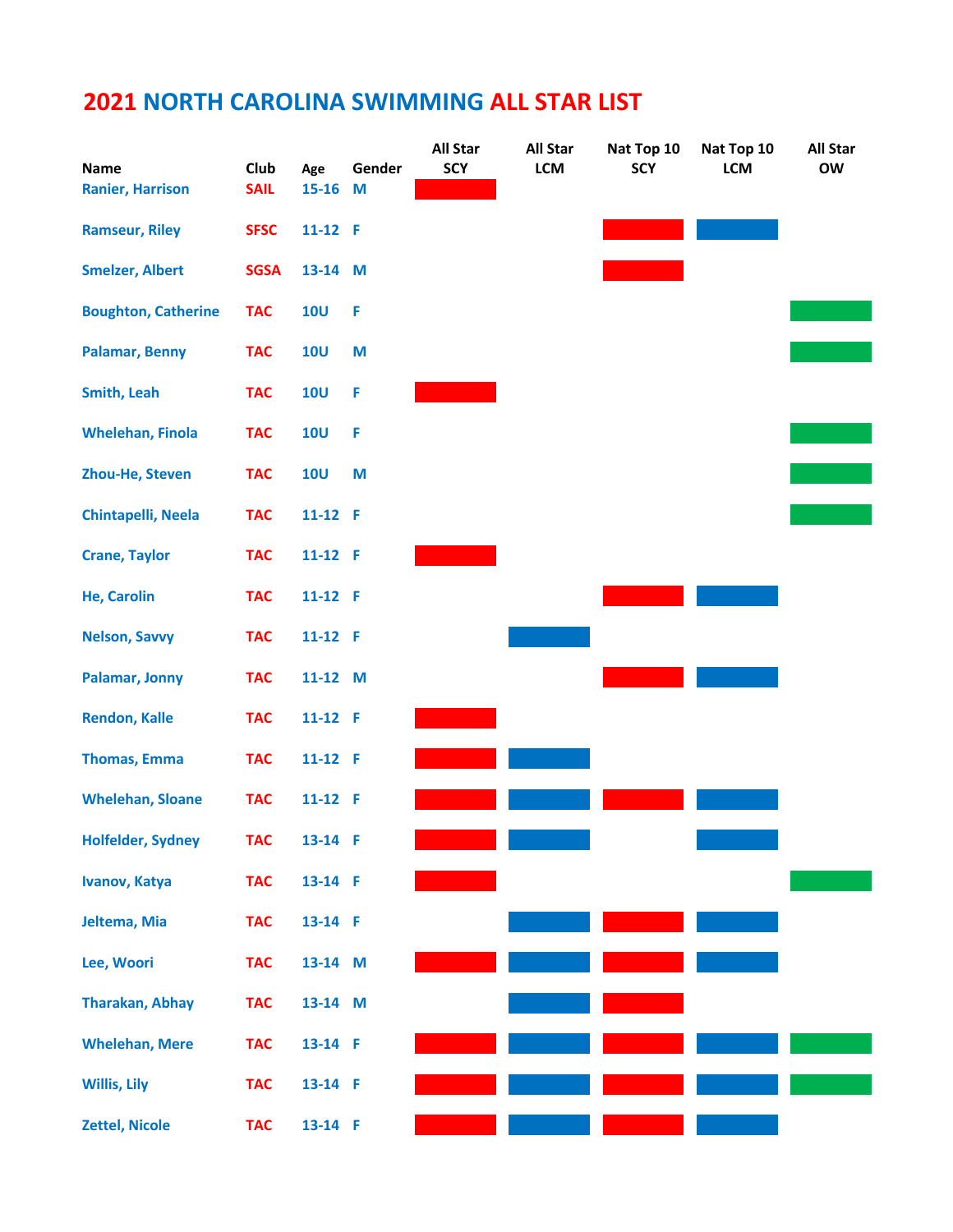| <b>Name</b>                 | Club       | Age     | Gender | <b>All Star</b><br><b>SCY</b> | <b>All Star</b><br>LCM | Nat Top 10<br><b>SCY</b> | Nat Top 10<br><b>LCM</b> | <b>All Star</b><br><b>OW</b> |
|-----------------------------|------------|---------|--------|-------------------------------|------------------------|--------------------------|--------------------------|------------------------------|
| Armand, Samantha            | <b>TAC</b> | 15-16 F |        |                               |                        |                          |                          |                              |
| <b>Carpenter, Emily</b>     | <b>TAC</b> | 15-16 F |        |                               |                        |                          |                          |                              |
| <b>Cotter, Keelan</b>       | <b>TAC</b> | 15-16 F |        |                               |                        |                          |                          |                              |
| <b>Curzan, Claire</b>       | <b>TAC</b> | 15-16 F |        |                               |                        |                          |                          |                              |
| Haughey, Braeden            | <b>TAC</b> | 15-16 M |        |                               |                        |                          |                          |                              |
| Lee, Henry                  | <b>TAC</b> | 15-16 M |        |                               |                        |                          |                          |                              |
| Lloyd, Landon               | <b>TAC</b> | 15-16 M |        |                               |                        |                          |                          |                              |
| <b>Morris, Taylor</b>       | <b>TAC</b> | 15-16 F |        |                               |                        |                          |                          |                              |
| <b>Nye, Grayson</b>         | <b>TAC</b> | 15-16 M |        |                               |                        |                          |                          |                              |
| <b>Russell, Kellen</b>      | <b>TAC</b> | 15-16 M |        |                               |                        |                          |                          |                              |
| <b>Thompson, Will</b>       | <b>TAC</b> | 15-16 M |        |                               |                        |                          |                          |                              |
| <b>Welsh, Lily</b>          | <b>TAC</b> | 15-16 F |        |                               |                        |                          |                          |                              |
| <b>Adley, Logan</b>         | <b>TAC</b> | 17-18 M |        |                               |                        |                          |                          |                              |
| <b>Cotter, Michael</b>      | <b>TAC</b> | 17-18 M |        |                               |                        |                          |                          |                              |
| <b>Hook, Charlotte</b>      | <b>TAC</b> | 17-18 F |        |                               |                        |                          |                          |                              |
| <b>Kapeller, Abby</b>       | <b>TAC</b> | 17-18 F |        |                               |                        |                          |                          |                              |
| Kohm, Zach                  | <b>TAC</b> | 17-18 M |        |                               |                        |                          |                          |                              |
| <b>Morgan, Sydney</b>       | <b>TAC</b> | 17-18 F |        |                               |                        |                          |                          |                              |
| <b>Norris, Lance</b>        | <b>TAC</b> | 17-18 M |        |                               |                        |                          |                          |                              |
| <b>Pennington, Caroline</b> | <b>TAC</b> | 17-18 F |        |                               |                        |                          |                          |                              |
| Pishko, Jacob               | <b>TAC</b> | 17-18 M |        |                               |                        |                          |                          |                              |
| <b>Williams, Keith</b>      | <b>TAC</b> | 17-18 M |        |                               |                        |                          |                          |                              |
| <b>Zettel, Brooke</b>       | <b>TAC</b> | 17-18 F |        |                               |                        |                          |                          |                              |